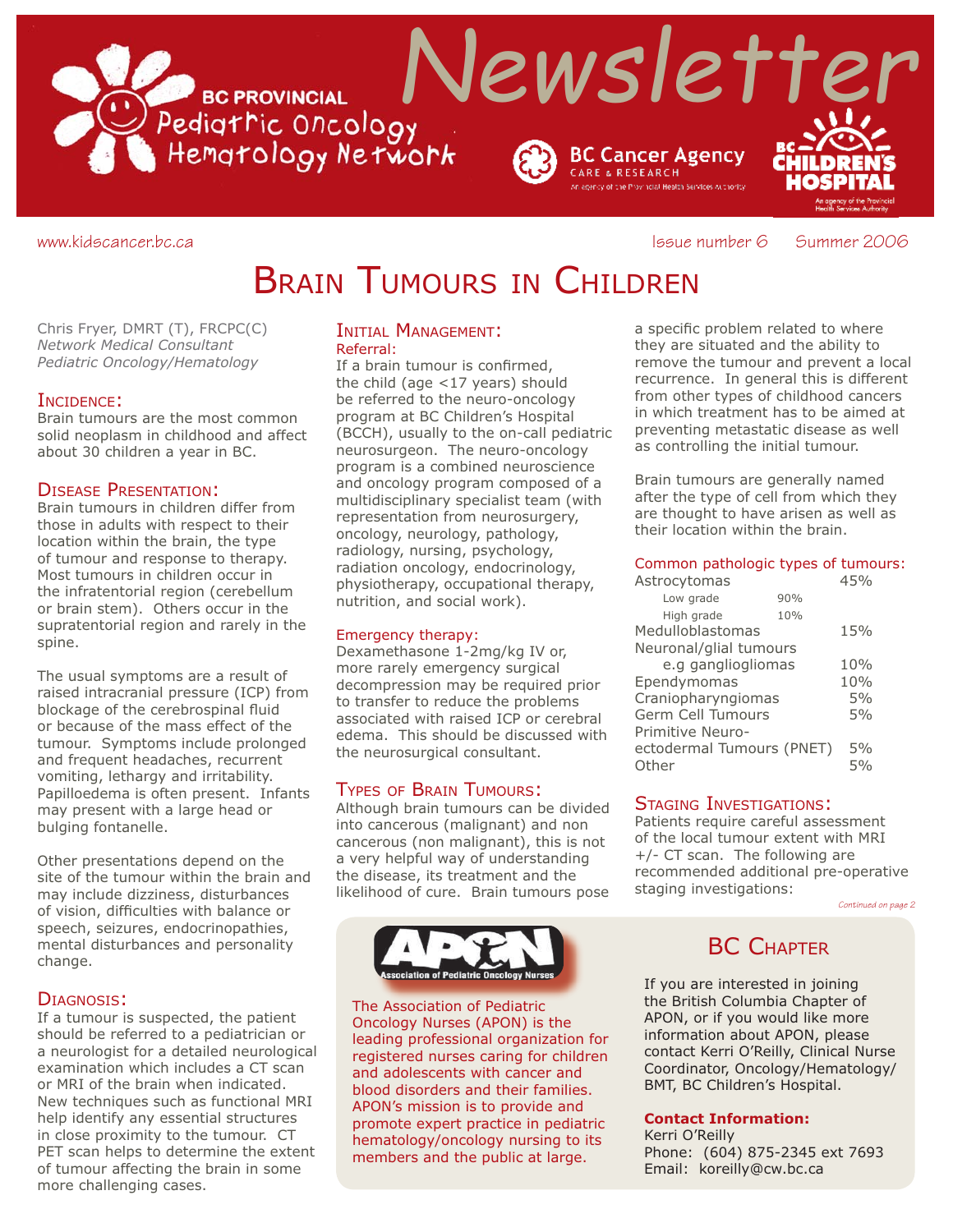#### *Brain Tumours...Continued from page 1*

- i. Pineal and suprasellar lesions: These may be germ cell tumours and serum +/- CSF should be tested for the tumour markers beta human chorionic gonadotrophin (β-HCG) and alpha fetoprotein (AFP). Whole head and spinal MRI should also be undertaken pre-operatively.
- ii. Midline posterior fossa tumours: Pre-operative MRI of whole head and spine. It is difficult to differentiate radiologically patients with medulloblastomas that have a propensity to metastasize throughout the CSF pathway from patients with localized low grade astrocytomas.
- iii. Suspected high grade supratentorial lesions: Preoperative MRI of whole head and spine for patients with radiological signs suggestive of a high grade tumour (high grade astrocytoma, PNET or ependymoma).
- iv. Pituitary, suprasellar, and optic pathway lesions: Visual acuity and visual fields (age permitting) as well as an endocrinological evaluation.

#### TREATMENT: Raised ICP:

Therapy must first be directed to reducing this medically with dexamethasone, and surgically by tumour resection, external ventricular drain, ventriculostomy, or ventriculoperitoneal shunt.

#### Principles of treatment:

Therapy depends not only on the pathology and site but also on the age of the patient at presentation as well as the stage and extent of disease. Treatment recommendations are based on the most current medical evidence. Through participation in the Children's Oncology Group (COG) and the Canadian Pediatric Brain Tumour Consortium, we have access to the latest treatments and outcomes. Patients may be eligible for clinical trials. These trials evaluate therapies to support the optimal balance between improved survival, function and quality of life. The molecular characteristics of tumours are also being studied in order to understand the causation as well as differences in outcome.

#### Neurosurgery:

In general surgical removal of the tumour or biopsy is required by a pediatric neurosurgeon experienced in managing pediatric brain tumours at a tertiary pediatric center (BCCH). If

emergency decompression is required, consultation with BCCH should be obtained. New diagnostic and surgical tools have enabled the neurosurgeons to obtain more complete resections than was previously possible. The availability at BCCH of stereotactic guided techniques, 3D MRI, MR spectroscopy, and intraoperative ultrasound, allows accurate definition of the tumour and normal structures of the brain to help guide the neurosurgeons to achieve a safe resection. Scans obtained within 72 hours of surgery are performed to evaluate the completeness of resection.

#### Radiation therapy:

In general this is necessary for incompletely removed tumours and those that have a high chance of recurrence such as high grade ependymomas and gliomas, medulloblastomas, PNET's and germ cell tumours. New radiotherapy technology allows precise delivery of radiotherapy with minimal radiation to surrounding normal structures thus minimizing long-term sequelae of therapy. Despite this, radiation is not usually recommended for children age <3 years. This is because of the high risk of reduced cognitive function especially when a large volume of the brain is irradiated.

#### Chemotherapy:

Primary treatment with chemotherapy is generally reserved for situations in which surgery and radiation therapy cannot be given without significant risks. Although brain tumours are generally less sensitive to chemotherapy than other pediatric solid tumours, recent studies have shown increasing benefit of chemotherapy especially in medulloblastomas and germ cell tumours as well as in younger children in whom radiation cannot be safely used.

Current research involves using chemotherapy at the same time as radiation therapy to try and enhance the effectiveness of radiation treatment. Chemotherapy may also be used if there is tumour recurrence.

#### Antiangiogenesis:

The disappointing results of the cytotoxic effects of chemotherapy have led to research using chemotherapy and specific monoclonal antibodies such as antiangiogenic agents. Such research, while encouraging, has not yet been of proven benefit.

#### **SPECIFIC TUMOUR TYPES:** Low grade astrocytomas:

Complete surgical removal offers a very high chance of cure. A period of observation is often recommended for incompletely resected lesions since regrowth of tumour may be very slow. If regrowth occurs, chemotherapy is effective in 1/3 of cases. Others may benefit from radiation treatment.

#### Optic pathway tumours:

Patients present with loss of visual acuity or a field defect. This may be associated with neurofibromatosis type  $1$  (NF-1) and may be the first manifestation of NF-1. These tumours are usually low grade astrocytomas and a biopsy may not be required. Therapy is aimed at preserving vision (see low grade astrocytomas).

#### Craniopharyngiomas:

These tumours may be solid or cystic and present with endocrinopathies and visual loss. Our approach is individualistic. The therapeutic options are surgery, radiotherapy or intracystic chemotherapy.

#### Germ cell tumours:

These are midline tumours that usually present in the pineal or suprasellar regions.

- i. Pure germinomas are very responsive to irradiation. Current trials are evaluating whether chemotherapy will enable lower doses and volumes of radiation to be used.
- ii. Non germinomatous germ cell tumours - Since these tumours can be diagnosed by tumour markers, initial surgery is not required for a pathological diagnosis. Treatment involves resection, chemotherapy and radiation.

#### Brain stem gliomas:

These are divided into intrinsic pontine gliomas and the exophytic type.

The intrinsic pontine lesions usually present with cranial nerve palsies and ataxia, are aggressive astrocytomas and do not enhance with contrast. Biopsy is not required for the typical lesion. Radiation offers a small chance of cure. To date, adjuvant chemotherapy has not been shown to improve outcome. Current trials use chemotherapy concurrently with radiation to enhance radiation effects and to provide antiangiogenic effects.

Predominantly exophytic tumours may be slower growing and may be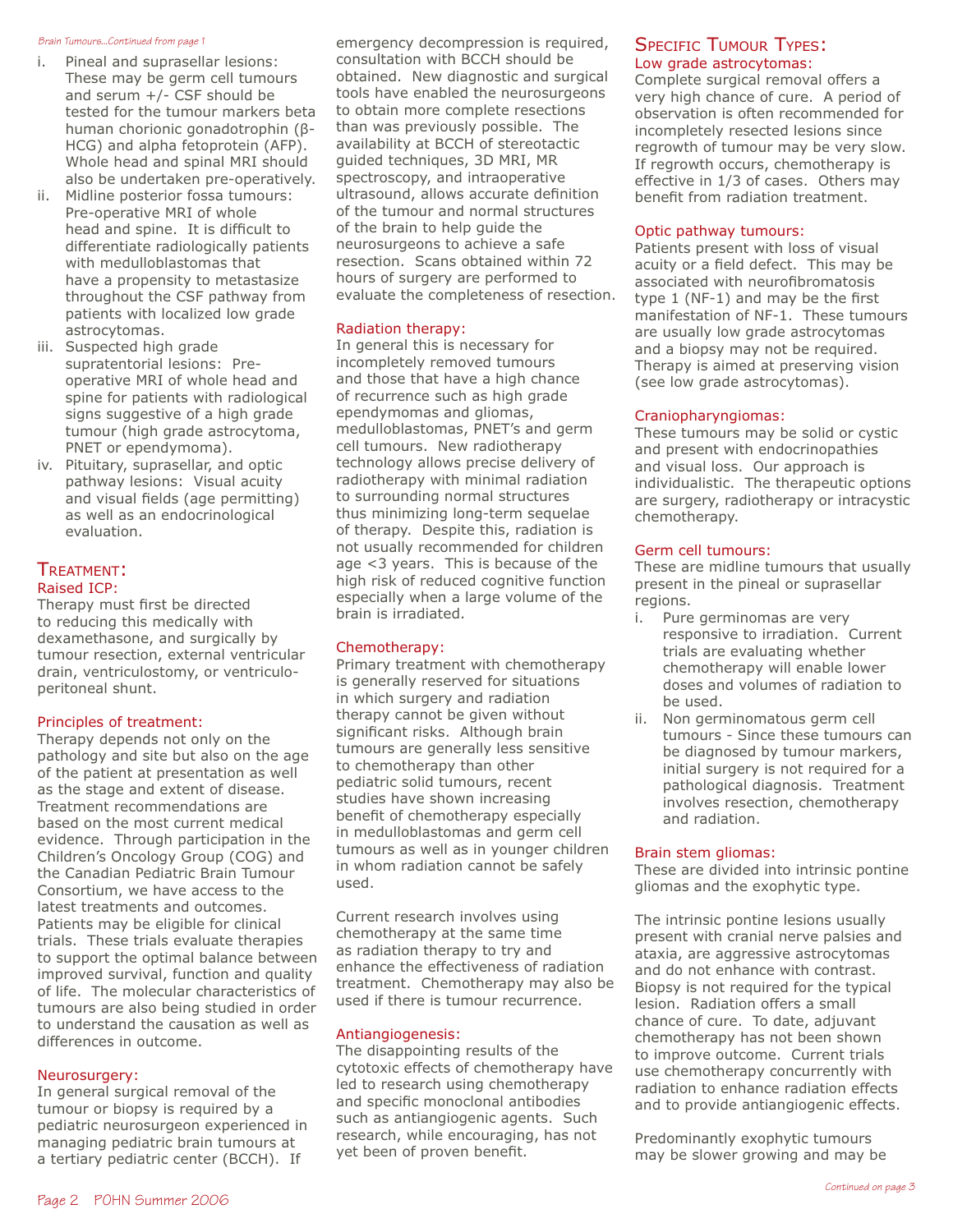#### *Brain Tumours...Continued from page 2*

amenable to at least partial surgical resection.

#### Medulloblastomas:

These malignant brain tumours are often curable. They arise in the cerebellum and often present with hydrocephalus or ataxia. They have a propensity to spread along the CSF pathway. Rarely the tumour spreads to the bone presenting with osteoblastic lesions. Chemotherapy has improved the outcome for these patients and enabled the dose of radiation to be reduced in low risk patients. Treatment depends on the age of the patient, the stage of disease, and the extent of the surgical resection. Current research involves studying the molecular nature of the tumour. Current clinical trials are evaluating the safety of further reductions in the dose of radiation.

#### Brain tumours in infants (age <3 years):

Our current approach is to avoid radiation (because of the significant neurocognitive sequelae) if possible by using myeloablative chemotherapy and peripheral stem cell rescue.

#### Ependymomas:

Surgery is the primary modality of therapy with radiation for patients with residual tumour or anaplastic histology. Recent trials have shown some benefit from adjuvant chemotherapy.

#### Spinal cord tumours:

These are very rare. They usually present with pain or extremity weakness or loss of sensation. Astrocytomas and ependymomas are the commonest pathologies. Surgery is the prime therapy with further treatment depending on extent of resection as well as the age and pathology.

#### Recurrent tumours:

Management is difficult and may involve surgery, radiation and chemotherapy. Patients may be eligible for Phase II drugs that are being evaluated to see if the tumour responds. This transition from curative to palliative is extremely difficult for families, and they often turn to other agencies for additional information or for second opinions. The neurooncology team collaborates with family members in filtering information, exploring appropriate options for their child, and providing optimal care and guidance.



*Julia, her mother (left), and Suzanne Steenburgh, Neuro-Oncology nurse from BC Children's Hospital*

8 year old Julia is receiving treatment for a brain tumour. She says the best part about being sick is not having her little brother around to bug her all the time. She misses going to school and looks forward to when she can go back after her treatment is completed.

### CHALLENGES FOR FAMILIES OF A CHILD WITH A BRAIN TUMOUR

Suzanne Steenburgh, RN, BScN

There can be many challenges that accompany the diagnosis of a brain tumour. Not only might children have to contend with complex physical limitations as a result of their tumour and treatment, but many children experience emotional, behavioural, and cognitive changes as well. Children who have been treated for a brain tumour may have learning problems necessitating assistance in school, difficulty socializing with peers, behavioural problems and short term memory loss, among others. These losses can be the most difficult for families to cope with. Having to learn new ways to communicate with their child at a time when their world has been turned upside down is a challenge like none other. These losses however, are not always permanent. With rehabilitation and improvement, parents can sustain their hope for a brighter future.

#### Support Services and Rehabilitation:

At BCCH, we have a multidisciplinary neuro-oncology team to provide care for our brain tumour patients and their families. This team includes a neuro-oncology nurse to coordinate and provide many aspects of care, a neuropsychologist to identify learning problems and to assist in reintegrating children back into school, a dietician to optimize nutrition, physiotherapists and occupational therapists to maximize rehabilitation. Spiritual care as well as a parent support group are also available. Patient and family counseling services are provided by social workers and psychologists to provide practical assistance related to travel, finances and accommodation, and counseling is also available to individuals, parents and siblings. As well, programs such as art therapy, music therapy, play therapy and relaxation programs are available.

For more information about the neuro-oncology program at BCCH, contact: Suzanne Steenburgh, Neuro-Oncology Nurse phone: 604-875-2345 ext 6017 or e-mail: ssteenburgh@cw.bc.ca

#### Resources:

BC Community Brain Injury Program http://www.cbip.bc.ca/ Brain Tumour Foundation of Canada http://www.braintumour.ca/braintumour.nsf/eng/home Canadian Brain Tumour Consortium http://www.cbtc.ca/ Brain Tumour Support Group http://www.braintumour.org/ Brain tumour trials http://www.virtualtrials.com/tumourtype.cfm

#### Recommended Reading:

Brain Tumour Patient Resource Handbook. Pediatric Version 3rd Edition © 1996 by the Brain Tumour Foundation of Canada

Childhood Brain and Spinal Cord Tumours: A guide for families, friends and caregivers by Harry Friedman. © 2002 Patient Centered guides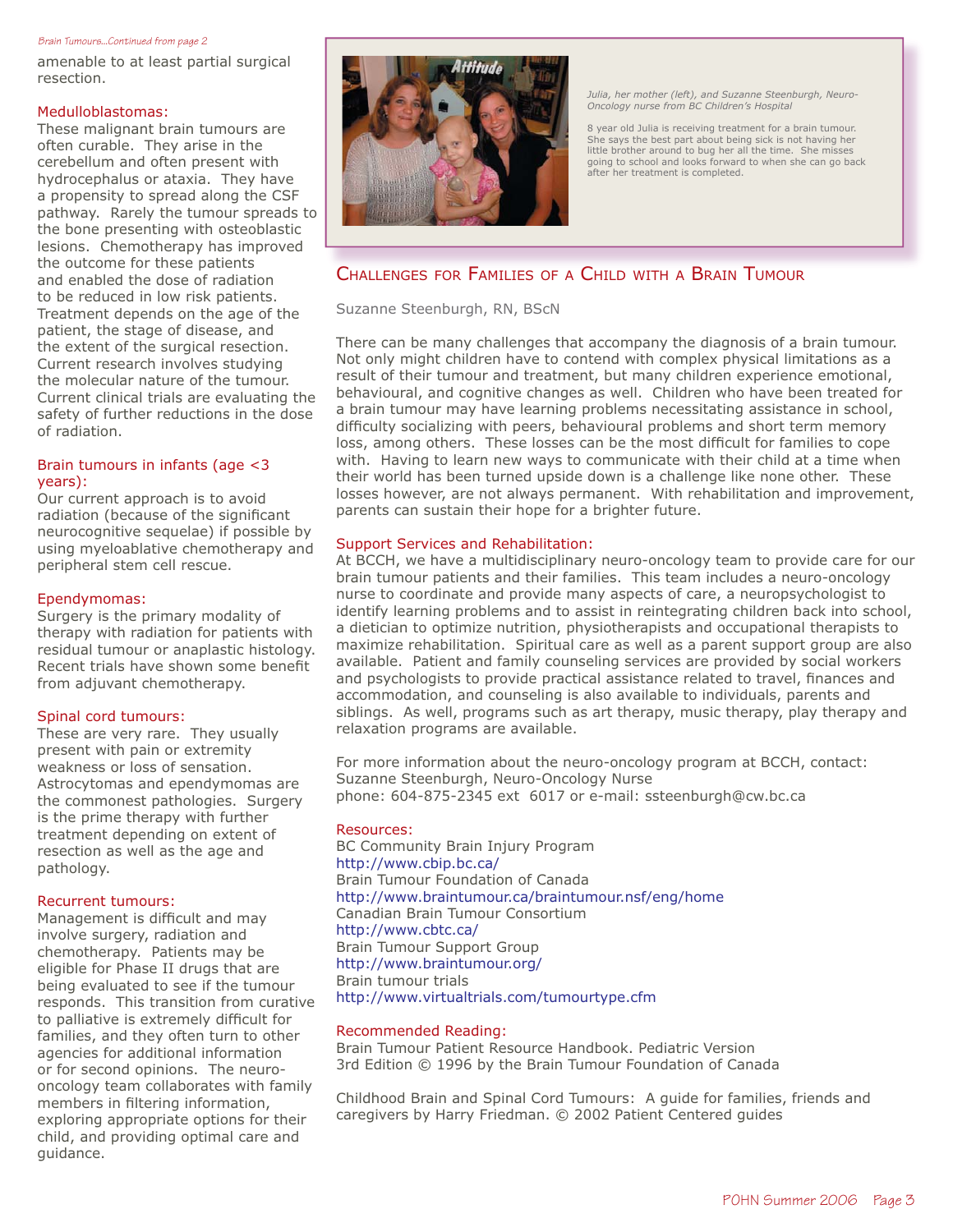

Stéphane Paulus, Fellow *Division of Immunological and Infectious Diseases British Columbia Children's Hospital*

In the last few months, we have reviewed the empiric antibiotic therapy guidelines for febrile neutropenic children admitted on the oncology unit at BC Children's Hospital (BCCH). These patients must be treated promptly with adequate broad spectrum antibiotics intravenously as the presence of bacteriemia (a bacterium in the blood) carries significant morbidity and mortality. Ongoing microbiological surveillance has been set up to monitor the variation in the ecology of bacteriemia in children with cancer at BCCH. As antibiotic resistance patterns change, it is inevitable that the empiric antibiotic choices need regular review and the quidelines be modified. In order to optimize our choice of empiric antibiotics, we have studied the characteristics of the positive blood cultures in oncology patients over a

## NEW FEBRILE NEUTROPENIA PROTOCOL

period of 28 months (October 2003 to February 2006).

A total of 64 children with 114 positive blood cultures yielded 124 microorganisms. **Gram positive bacteria** represented 66% of all organisms isolated: Coagulase negative Staphylococcus (41), viridans group Streptococcus (15), Enterococcus spp. (12), and Staphylococcus aureus (3) were most common. There was no vancomycin resistant Enterococci (VRE) isolated. All Staphylococcus aureus isolates were methicillin sensitive (MSSA). **Gram negatives** represented 27%: E. coli (12), Enterobacter spp. (7) and Klebsiella spp. (6) were most commonly seen. No Pseudomonas aeruginosa was isolated. Three E. coli specimens were described as extended spectrum β-lactamase (ESBL) strains. Finally, anaerobes represented 4% and Yeast 2% of all blood cultures.

This review underscores the growing importance of Gram positive infections in febrile neutropenic patients and puts into question the continuing use of ceftazidime in any empiric regimen. In this study, ceftazidime, an antibiotic primarily aimed at Pseudomonas aeruginosa and other Gram negative bacteria, provided no coverage for

60% of the identified organisms. Additionally, it provided sub-optimal coverage for an additional 20% of organisms. We also describe a low rate of multi-drug resistant organisms on our oncology unit, with no VRE or methicillin resistant Staphylococcus aureus (MRSA) seen as yet.

Following this review, we have recommended a change in first line therapy, using a combination of an anti-pseudomonal penicillin with a β-lactamase inhibitor (piperacillin/ tazobactam) and gentamicin (an aminoglycoside with synergistic effect on gram positives such as Enterococcus spp.).

Although we recommend these new guidelines for treating febrile neutropenic patients at BC Children's Hospital, it is important that each community hospital also be aware of their own microbial flora and provide this information to us so that we can advise on appropriate modifications and coverage as necessary.

Thanks to Willson Jang, Simon Dobson, Sheila Pritchard and Edith Blondel-Hill for all their help and advice on this project.

# NETWORK ACTIVITIES

#### Education Events

An educational workshop was held on February 9, 2006 in Courtney at the Crown Isle Resort for the Northern Vancouver Island Communities. Physicians, nurses, and allied health staff from Nanaimo, Comox, and Campbell River enjoyed an evening of learning and networking. Dan Mornar, parent and patient advocate, and two members of the BC Childhood Cancer Parents Association also held a parent support group meeting with some parents from the area.

A chemotherapy administration and supportive care course was conducted from February 6–9, 2006 at Kelowna General Hospital for nurses in the Interior Health Authority. The same course was presented to nurses at Prince George Regional Hospital from June 20-23, 2006.

#### Long Term Follow-Up

We are continuing to pursue funding for the Surveillance Program for Adult Survivors of Childhood Cancer. Plans are going ahead to start monthly clinics in September 2006 in Vancouver, expanding to satellite clinics in the regional centres by 2008.



Visit our new and improved web site for information and resources for patients as well as health care professionals and families who care for children with cancer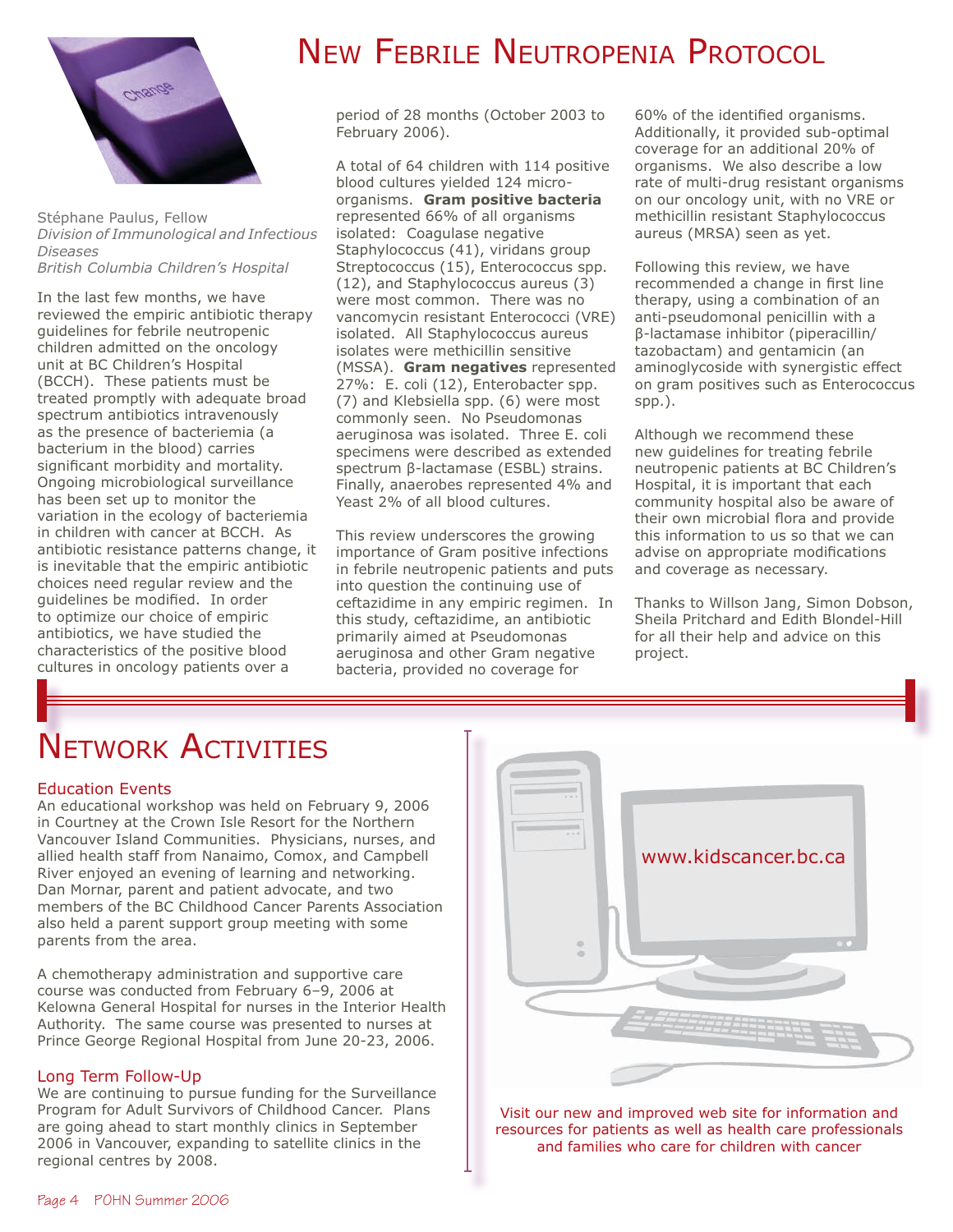